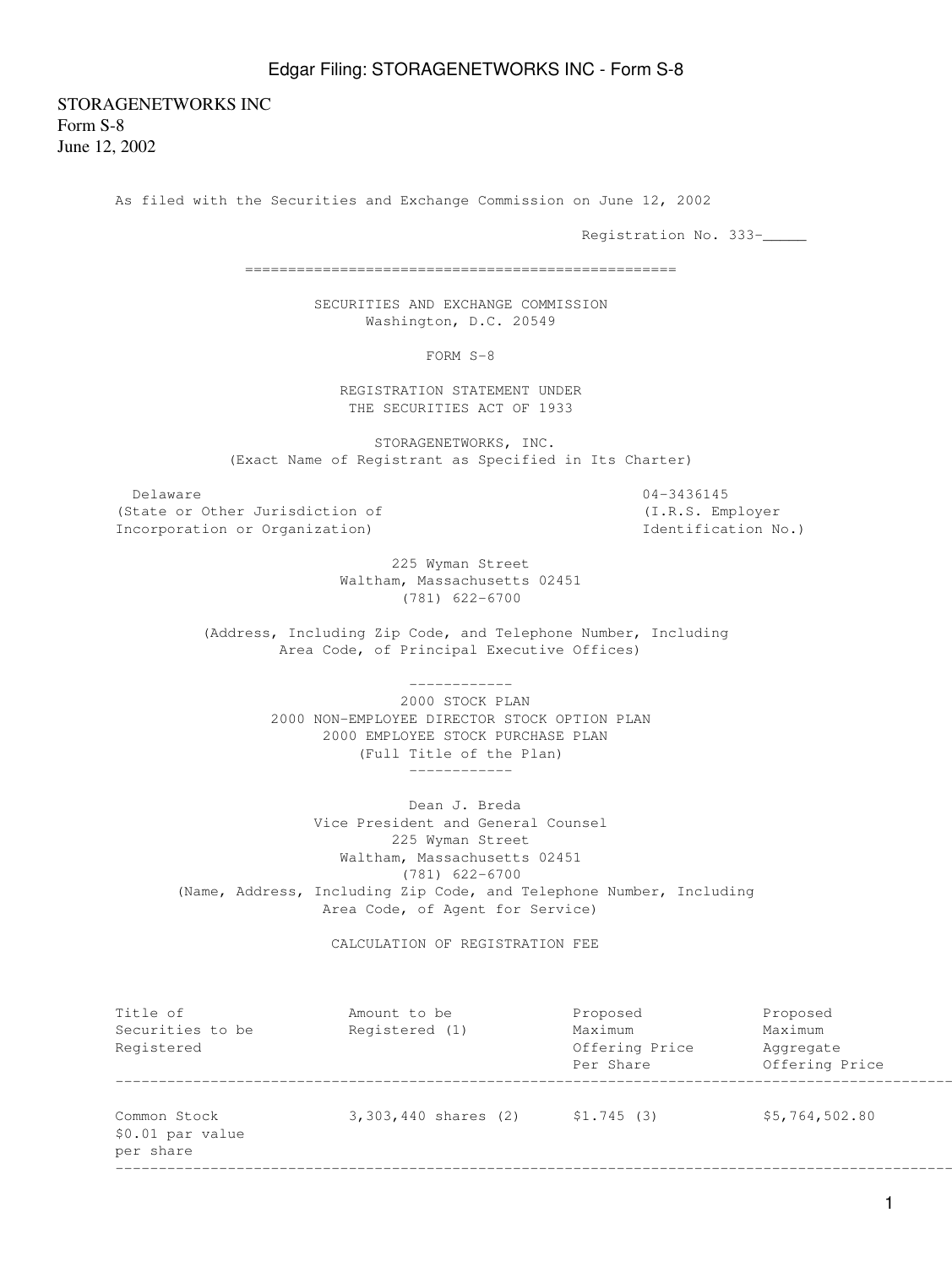1. In accordance with Rule 416 under the Securities Act of 1933, as amended (the "Securities Act"), this registration statement shall be deemed to cover any additional securities that may from time to time be offered or issued to prevent dilution resulting from stock splits, stock dividends or similar transactions.

2. Consists of (i) 3,000,000 shares issuable under the 2000 Stock Plan, (ii) 75,000 shares issuable under the 2000 Non-Employee Director Stock Option Plan and (iii) 228,440 shares issuable under the 2000 Employee Stock Purchase Plan.

3. Estimated solely for purposes of calculating the registration fee pursuant to Rules 457(c) and 457(h) of the Securities Act, and based upon the average of the high and low prices of the Registrant's Common Stock on the Nasdaq National Market on June 7, 2002, a date within five (5) business days of the filing of this Registration Statement.

#### PART II

#### STATEMENT OF INCORPORATION BY REFERENCE

 This Registration Statement is being filed for the purpose of registering additional securities of the same class as other securities for which registration statements on Form S-8 have previously been filed. Accordingly, pursuant to General Instruction E to Form S-8, except as otherwise set forth below, this Registration Statement on Form S-8 incorporates by reference the contents of the Registration Statements on Form S-8 filed by the Registrant on October 17, 2000 (File No. 333- 48096) relating to our Amended and Restated 1998 Stock Incentive Plan, 2000 Stock Plan, 2000 Non-Employee Director Stock Option Plan and 2000 Employee Stock Purchase Plan, and on October 12, 2001 (File No. 333-71520), relating to our 2000 Stock Plan.

ITEM 8. EXHIBITS.

The Exhibit Index immediately preceding the exhibits is incorporated herein by reference.

#### SIGNATURES

 Pursuant to the requirements of the Securities Act of 1933, as amended, the registrant certifies that it has reasonable grounds to believe that it meets all of the requirements for filing on Form S-8 and has duly caused this registration statement to be signed on its behalf by the undersigned, thereunto duly authorized, in Waltham, Massachusetts, on this 10th day of June, 2002.

STORAGENETWORKS, INC.

 By: /s/ Dean J. Breda ----------------------------

Dean J. Breda

 Vice President and General Counsel

Pursuant to the requirements of the Securities Act, this Registration Statement has been signed by the following persons in the capacities and on the dates indicated.